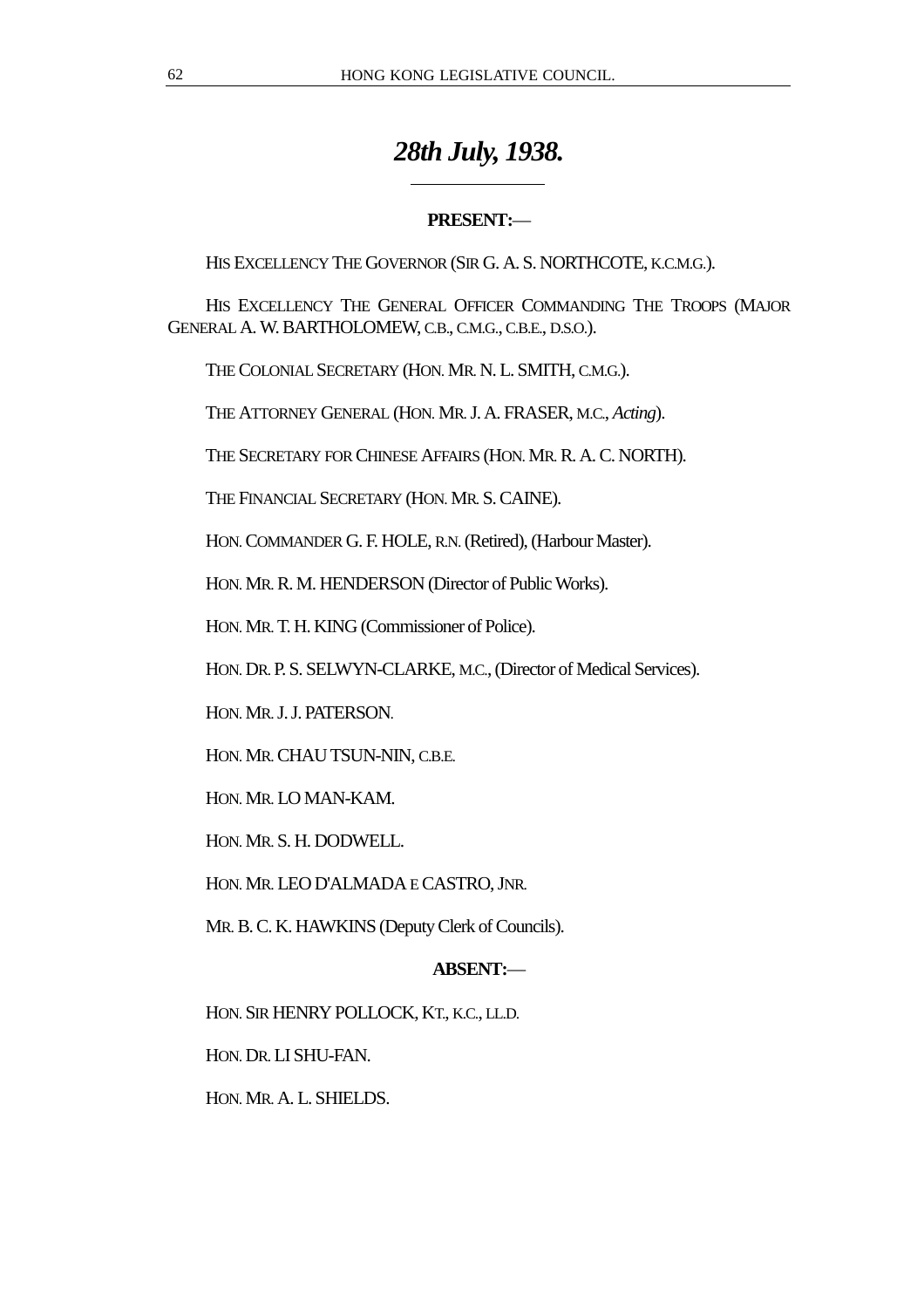## **MINUTES.**

The Minutes of the previous meeting of the Council were confirmed.

## **PAPERS.**

THE COLONIAL SECRETARY, by command of H.E. The Governor, laid upon the table the following papers, saying that the Annual Abstract Account for 1936, with report of Director of Colonial Audit, was too bulky to print but was available for Honourable Members to scrutinise if they so desired:—

- Additional Instructions passed under the Royal Sign Manual and Signet to the Governor and Commander-in-Chief of the Colony of Hong Kong, dated 30th April, 1938.
- Order made by the Governor in Council under section 167 (1) of the Buildings Ordinance, 1935, Ordinance No. 18 of 1935, dated 14th July, 1938.
- Amendment made by the Governor in Council under section 37 of the Protection of Women and Girls Ordinance, 1938, Ordinance No. 5 of 1938, to the Regulations in the Schedule to that Ordinance, dated 19th July, 1938.
- Amendment made by the Governor in Council under section 2 of the Emergency Regulations Ordinance, 1922, Ordinance No. 5 of 1922, to the emergency regulations for the prevention of cholera, dated 19th July, 1938.
- Proclamation No. 5.—Crown Rents (Apportionment) Ordinance, 1936, Ordinance No. 4 of 1936, to come into operation as regards certain lots, areas or districts on 15th July, 1938.
- Proclamation No. 6.—The Tung Wah Infectious Diseases Hospital at Kennedy Town appointed a leper settlement.

Administration Reports, 1937:—

Part I.—General Administration:—

Report of the Secretary for Chinese Affairs.

Report of the Superintendent of Imports and Exports.

Part VII.—Undertakings of Government:—

Report of the General Post Office.

Report on the Kowloon-Canton Railway (British Section).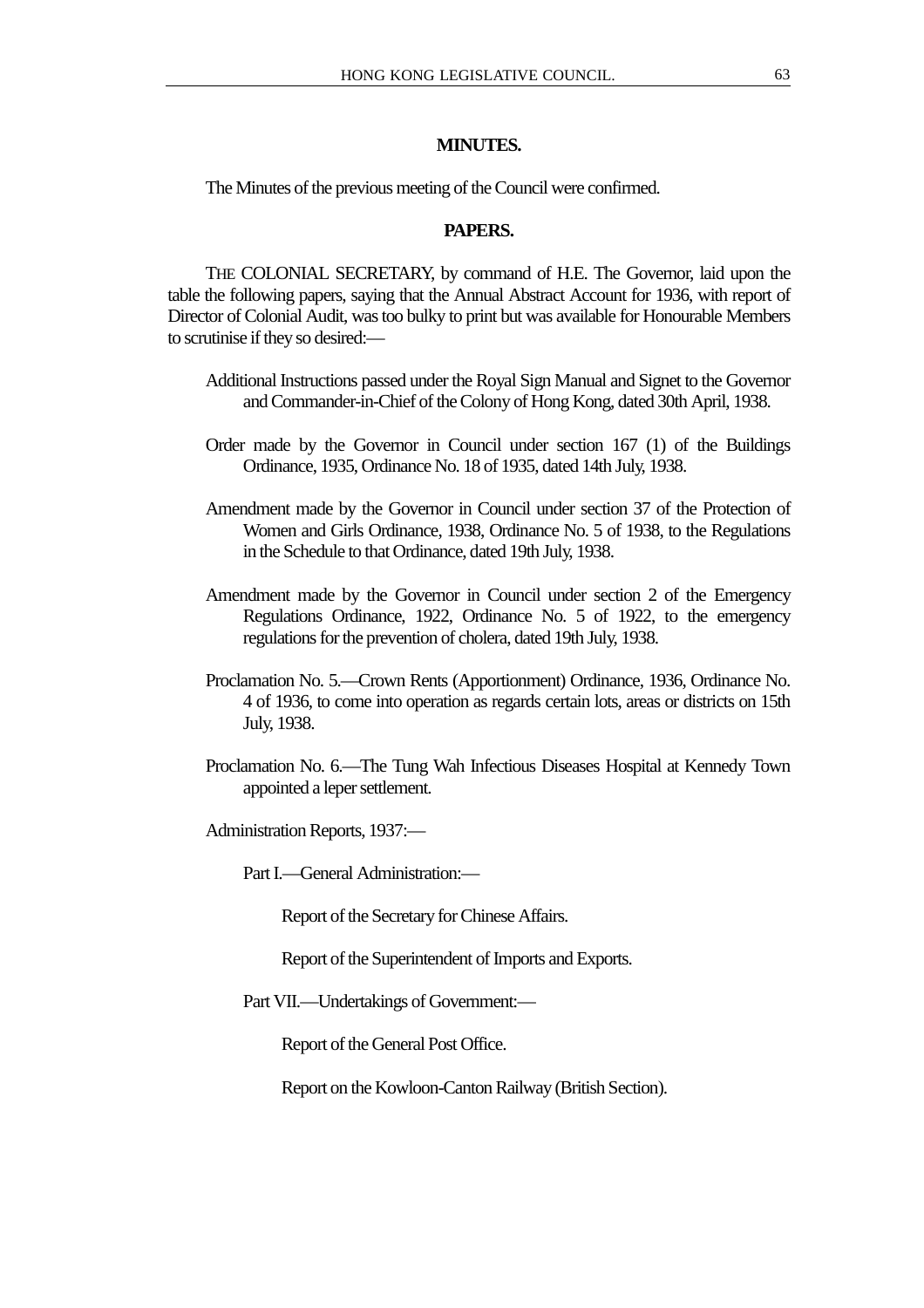Sessional Papers, 1938:—

No. 8.—Report of the Committee on the Training of Teachers.

No. 9.—Colonial Accounts.

- I. Despatch of Secretary of State for the Colonies dated 25th November, 1937.
- II. Note by Financial Secretary, Hong Kong.

Annual Abstract Account for 1936, with report of Director of Colonial Audit.

#### **QUESTION.**

HON. MR. J. J. PATERSON asked:—

Has the Government any statement to make on the refugee situation?

THE COLONIAL SECRETARY replied:—

The refugee problem is complicated by the absence of accurate statistics and, in particular, of any means of estimating the extent to which the poorest class of the resident population has been displaced from its homes by a refugee influx of relatively wealthier persons. There is good reason for believing that this has taken place on a large scale. According to the information available, which is derived mainly from railway and steamer figures, though these have been checked against other returns, it is reasonable to suppose that the net increase of the population during the last 12 months coming from outside the Colony is somewhat under 250,000 persons. Inclusive of these, it is estimated that since the 1931 census was taken the population has increased by at least 50 per cent., while the number of tenements has increased by about 8 per cent. over the same period. From these estimates it is possible to gain some idea of the overcrowding which now obtains locally.

There have been some 30,000 persons sleeping in the streets during the current summer month. As no summer count has been made previously it is not possible to state the extent to which this is in excess of the normal. Competent observers have stated that this is three to four times as many as the number usual at this season. The 30,000 persons are distributed approximately as follows:—

13,000 in Hong Kong.

17,000 in Kowloon.

These street sleepers can be classified in two ways:—

*(a)* They include some 9,000 destitute persons of both sexes, of whom some 3,000 are refugees.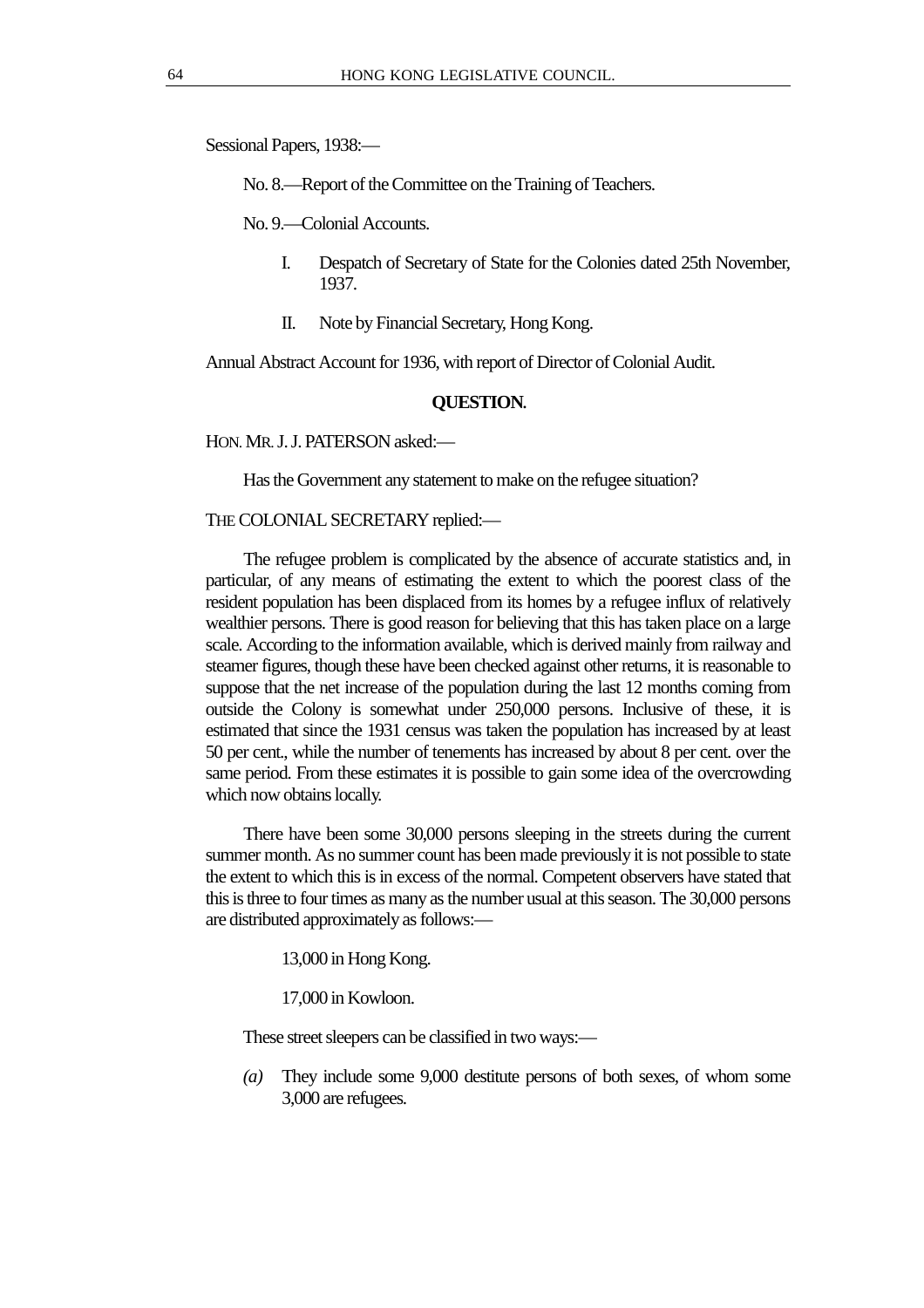*(b)* They contain some 6,000 women and children of whom probably the majority are destitute: 1,500 of them are believed to be refugees.

It is to be assumed that few of these 9,000 persons have any accommodation to which they could repair in the winter months. Assuming 1,500 able-bodied men, there remain at least 7,500 destitutes for whom housing will be required in two or three months' time.

*CAMPS FOR DESTITUTES OTHER THAN ABLE-BODIED MEN.* Government proposes to erect at once temporary accommodation for 3,500 destitute women, children and infirm men at the following points—

Accommodation for 1,500 at North Point.

" " 2,000 at Kowloon Tsai.

The latter camp will be as far from Waterloo Road as is conveniently possible. In both cases the camps will be designed for rapid extension, but while the scheme is in its present experimental stage it is considered unwise to carry it out on a larger scale. The estimated capital cost of such buildings, capable of accommodating 3,500 destitutes, is put at between \$350,000 and \$400,000 which must be accepted as a provisional figure only. The cost of administration of camps containing that number is put at a rate of \$285,000 per annum.

*TUNG WAH HOSPITAL, CLEARING HOUSE CAMP.* The second class of refugees is transient, on its way to other places. These are being dealt with through the agency of the Tung Wah Hospital and accommodation has been found up to now for them at the old Government Civil Hospital, the old Victoria Gaol, the Kowloon Magistracy and the Tung Wah Hospital, which have served as clearing houses. In this category there are at the present time about 1,800 persons of both sexes. The old Government Civil Hospital has been condemned and the Victoria Gaol and Kowloon Magistracy will be required during the winter by the Street Sleepers' Society, as has been the case previously. The Tung Wah Hospitals have at the present time no refugees other than the sick.

In order to deal with this class Government proposes to set up a temporary camp on the Marina site in Kowloon to serve as a clearing house. It will be supervised by Government Departments, the Tung Wah Hospital Committee continuing to deal with the receiving and forwarding arrangements. The estimated capital cost is \$120,000 and the annual cost of administration is put at \$81,600. Accommodation for 1,000 persons is being erected in the first instance.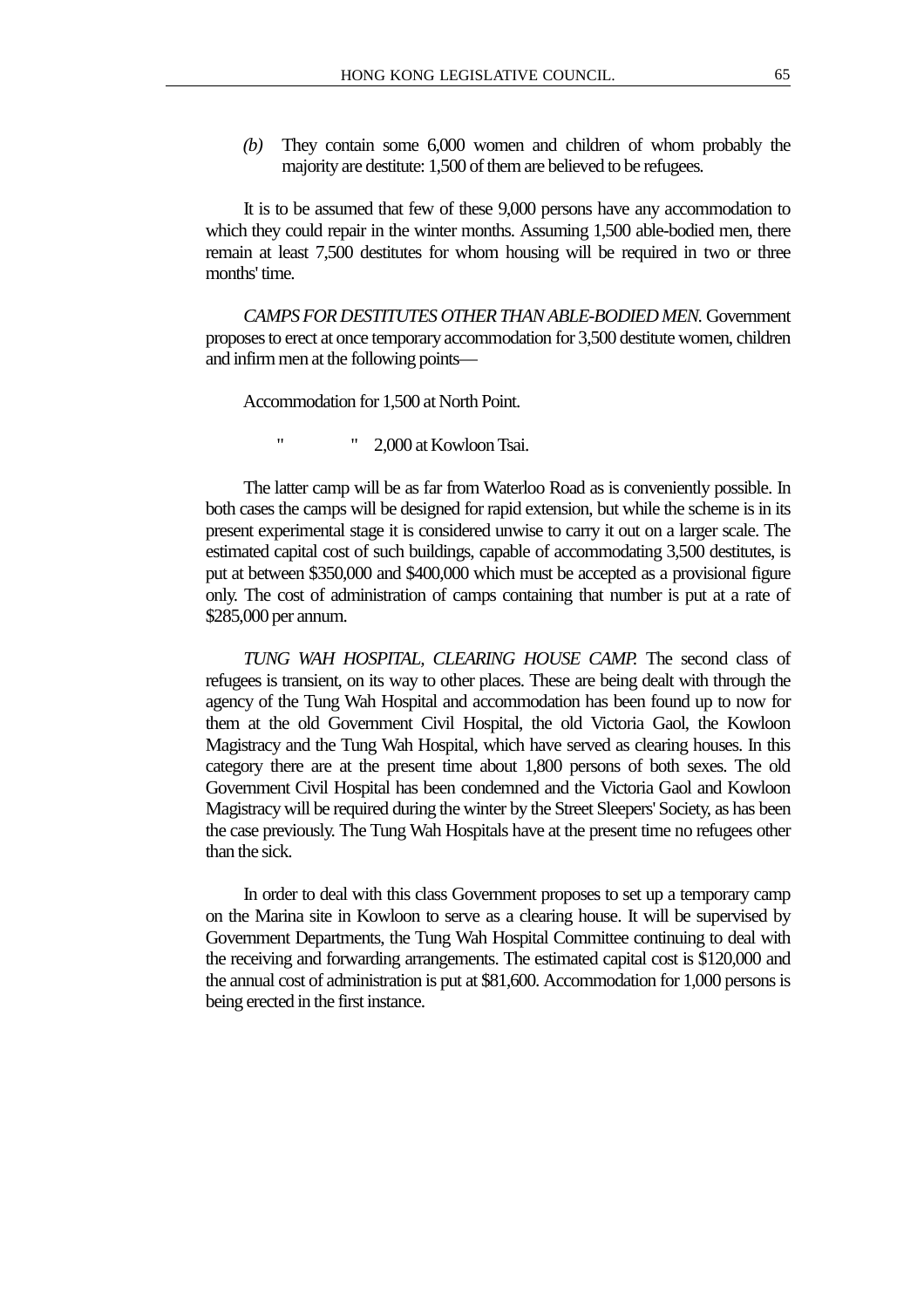*ACCOMMODATION FOR REFUGEES WITH SMALL MEANS.* A scheme has been put forward by the Emergency Refugee Council. The persons forming this class are needy but able to pay a small rent and subsist themselves. The proposal is to build accommodation for this class of refugees on King's Road towards Shaukiwan, if land is available there. It is proposed to let the accommodation to these refugees at the rate of \$2 per month per person housed. The initial capital cost of the scheme is put at \$35,000 of which Government proposes to advance up to \$17,500 on a dollar for dollar arrangement.

The total financial commitments above described are likely, therefore, to amount *in the initial stage* to the following:—

|                                                   | Capital Cost. Administration.<br>(12 months basis) |           |
|---------------------------------------------------|----------------------------------------------------|-----------|
| Refugee Camps, North Point<br>and                 | \$385,000                                          | \$285,600 |
| Marina Site Camp<br>                              | 120,000                                            | 81,600    |
| Emergency Refugee Council Scheme,<br>Kowloon Tsai | 17,500                                             | nil       |
| Total                                             | \$522,500                                          | \$367,200 |

It is at present uncertain to what extent it may be necessary to supply food to the two first classes: an estimate of the full cost of doing so has been included in the figure under administration. The estimated cost for food and fuel per refugee is on the basis of \$6 per month, according to Tung Wah Hospital figures. In this connection it may be mentioned that during the present year supplementary provision for the relief of refugees dealt with by the Tung Wah Hospital has amounted to \$63,557 and a further application is about to be laid before the Finance Committee for \$55,000, making a total for nine months of \$118,557.

## **DANGEROUS DRUGS AMENDMENT ORDINANCE, 1938.**

THE ATTORNEY GENERAL moved the first reading of a Bill intituled "An Ordinance to amend the Dangerous Drugs Ordinance, 1935." He said: The Objects and Reasons for this amendment are set out in a memorandum attached to the Bill. The only really material change from the present law relating to opium is the provision that no person shall have in his possession any pipe intended for the smoking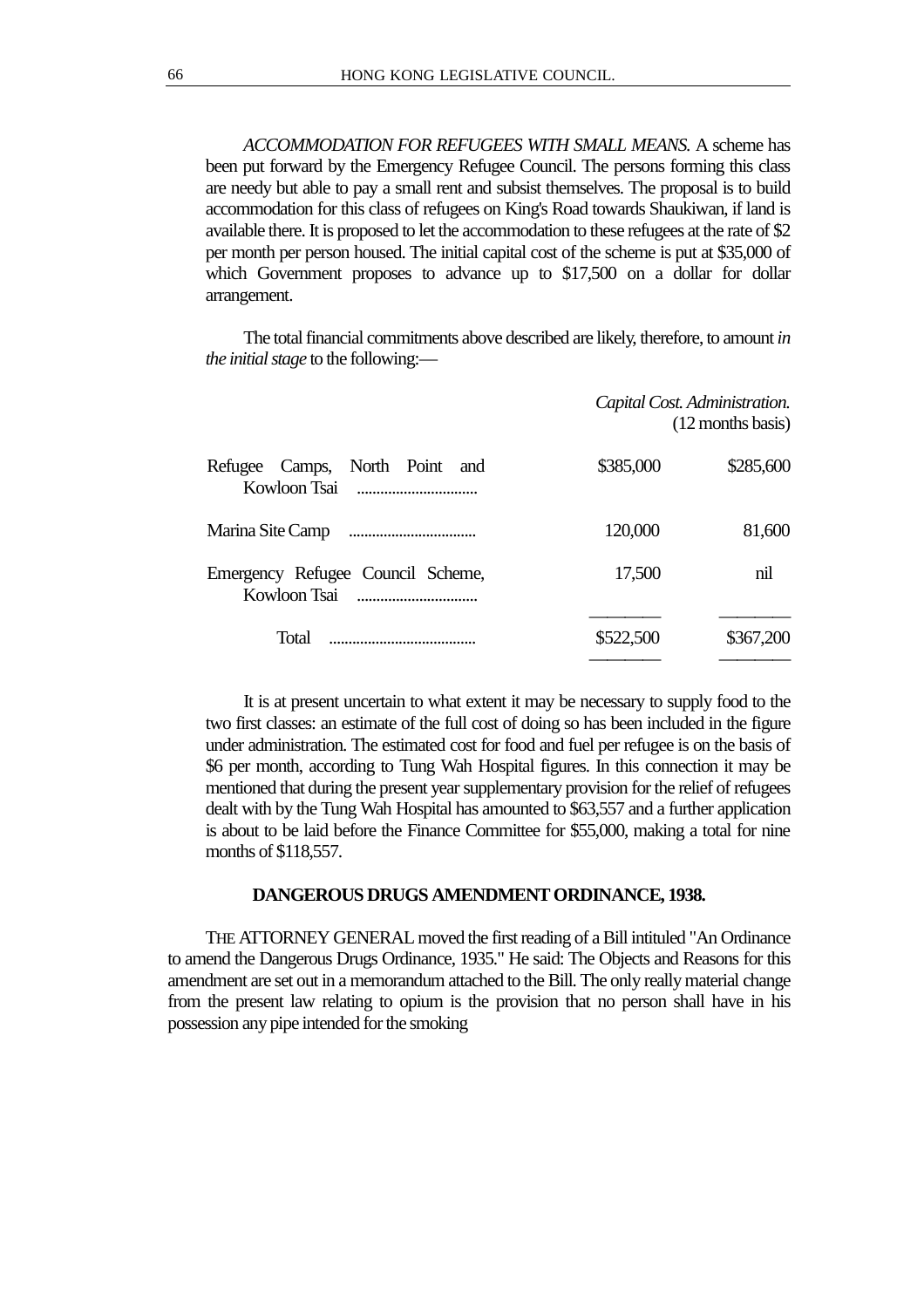of heroin. I have taken the liberty of bringing two pipes to the Council Chamber; an opium pipe with which members may or may not be familiar, and a heroin pipe with which they may not be so familiar, as I understand that some members to whom I have shown this pipe, had never seen one before. I should like, with Your Excellency's permission, to leave these pipes on the table so that members can examine them. There is a slight difference in form and the bowl of the heroin pipe is fitted much more tightly to the stem."

THE COLONIAL SECRETARY seconded, and the Bill was read a first time.

#### **Objects and Reasons.**

The "Objects and Reasons" for the Bill were stated as follows:—

1. The object of clause 2 of this Bill is to correct a typographical error, the substitution of "on" for "or", in section 17 (2) *(a)* of the principal Ordinance, No. 35 of 1935.

2. The object of clause 3 of the Bill is to enact special provisions for the prohibition of heroin divans, storage places and factories and for the responsibility of landlords of premises in respect thereof on lines similar to the provisions enacted with respect to houses of ill fame by section 3 of Ordinance No. 25 of 1936 and with respect to opium divans by section 15 of Ordinance No. 7 of 1932, as amended by Ordinance No. 7 of 1934.

3. Paragraph (1) *(a)* of the new section 21A inserted by clause 3 of this Bill in the principal Ordinance further makes it an offence to possess a pipe fit for heroin-smoking with intent that it shall be so used, and in such a case throws the burden of disproving such intent upon the defendant. Heroin pipes are of special manufacture and distinctive design, resembling opium pipes but easily distinguishable from them.

4. The presumptions raised by paragraphs *(e)* and *(f)* of the same new section 21A relating to the finding of two or more heroin pipes and persons found in or escaping from heroin divans are based on provisions of a similar nature in section 16 of Ordinance No. 7 of 1932.

5. Sub-section (5) of new section 21A imposes an additional penalty of 12 months' imprisonment on summary conviction in case of a second or subsequent offence against the provisions of this section or of section 10.

6. The object of new section 21A is to secure at least as great a measure of control over the evil of heroin divans as exists in the case of opium divans.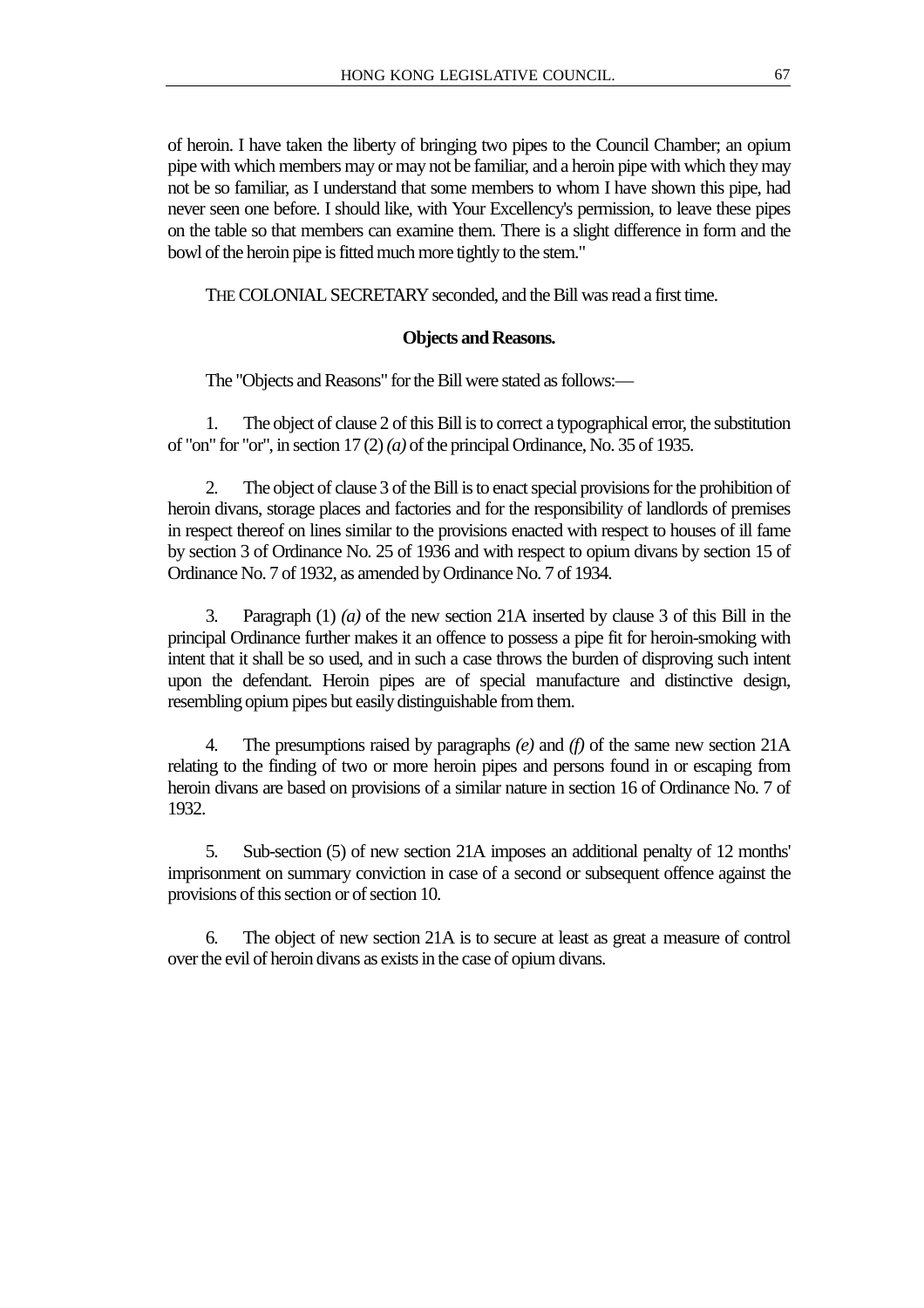## **SAND AMENDMENT ORDINANCE, 1938.**

THE ATTORNEY GENERAL moved the first reading of a Bill intituled "An Ordinance to amend the Sand Ordinance, 1935." He said: The Objects and Reasons for this amendment are set out in a memorandum attached to the Bill.

THE COLONIAL SECRETARY seconded, and the Bill was read a first time.

## **Objects and Reasons.**

The "Objects and Reasons" for the Bill were stated as follows:—

1. With the approval of the Secretary of State, in his despatch No. 108 of 28th April, 1938, a new department has been created to control Government stores of all kinds in the Colony, including sand, the collection and sale of which is a Government monopoly under the provisions of the Sand Ordinance, No. 50 of 1935.

2. In order to enable the Controller of Stores effectively to carry out his duties in relation to sand, clause 2 of this Bill substitutes the term "Controller of Stores" for "Director of Public Works" in sections 2 (1) and 3 (1) of the principal Ordinance.

3. Clause 3 of this Bill adds a new section 3A to the principal Ordinance empowering the Controller of Stores and any public officer authorized by him to arrest offenders, or intending offenders, against this Ordinance.

4. Clause 4 of this Bill repeals sections 5 and 6 of the principal Ordinance.

#### **SEDITION ORDINANCE, 1938.**

THE ATTORNEY GENERAL moved the first reading of a Bill intituled "An Ordinance to make better provision for the prevention and punishment of sedition." He said: This Bill and the next Bill on the agenda replace the present law relating to this subject and it has been thought desirable for that reason to set out the differences between the old law and the new in greater detail than usual in a table of correspondence attached to the Bill.

THE COLONIAL SECRETARY seconded, and the Bill was read a first time.

#### **Objects and Reasons.**

The "Objects and Reasons" for the Bill were stated as follows:—

1. This Bill is based upon a model Ordinance ("B") compiled by direction of the Secretary of State.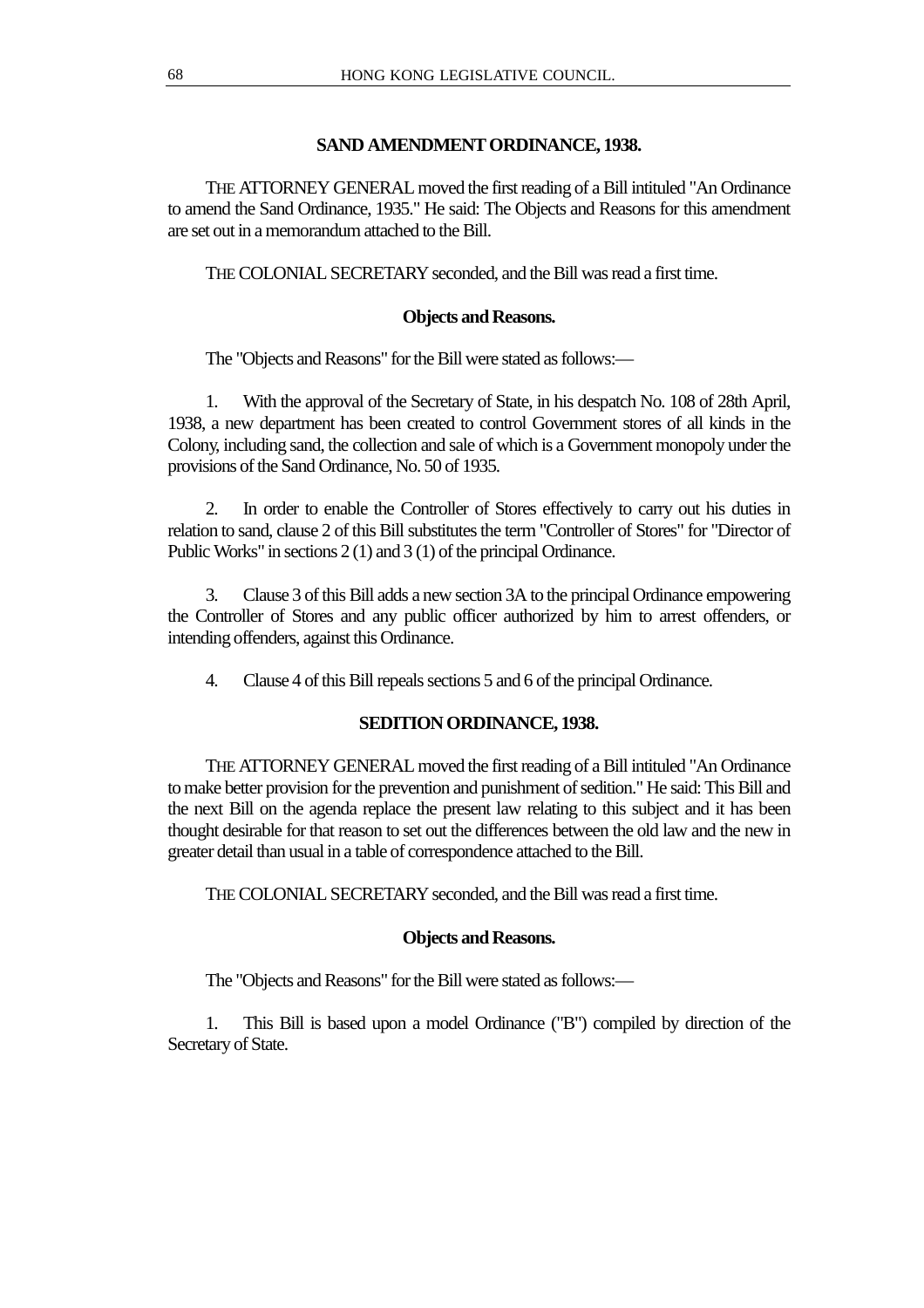2. It repeals and substitutes new provisions relating to sedition for the provisions of the Seditious Publications Ordinance, 1914. The importation of seditious literature is dealt with in a Bill intituled the Prohibited Publications Ordinance, 1938, to be passed at the same time as this Bill.

3. Tables are appended hereto showing the variations between the Model and this Bill and comparing the provisions of the Bill and the law relating to sedition previously in force in the Colony as contained in the Seditious Publications Ordinance, 1914, the regulations under the Emergency Regulations Ordinance, 1922, and the common law.

#### **PROHIBITED PUBLICATIONS ORDINANCE, 1938.**

THE ATTORNEY GENERAL moved the first reading of a Bill intituled "An Ordinance to prohibit the importation of undesirable publications." He said: The Objects and Reasons for this Bill are set out in a memorandum attached to the Bill.

THE COLONIAL SECRETARY seconded, and the Bill was read a first time.

## **Objects and Reasons.**

The "Objects and Reasons" for the Bill were stated as follows:—

1. This Bill is based upon a model Ordinance ("A") complied by direction of the Secretary of State.

2. It substitutes new provisions for the provisions of the Seditious Publications Ordinance, No. 6 of 1914, which is repealed by the Sedition Ordinance, 1935, relating to the importation of seditious literature.

3. Tables are appended hereto showing the variations between the Model and the Bill and comparing the provisions of the Bill and the law relating to the importation into this Colony of seditious or undesirable literature as contained in the Seditious Publications Ordinance, 1914, the Importation and Exportation Ordinance, 1915, the Post Office Ordinance, 1926, and the regulations under the Emergency Regulations Ordinance, 1922.

## **(1937 SUPPLEMENTARY) APPROPRIATION ORDINANCE, 1938.**

THE FINANCIAL SECRETARY moved the second reading of a Bill intituled "A Bill to authorise the Appropriation of a Supplementary sum of seven hundred and seventy-four thousand three hundred and twenty-one dollars and forty-four cents to defray the Charges of the year 1937."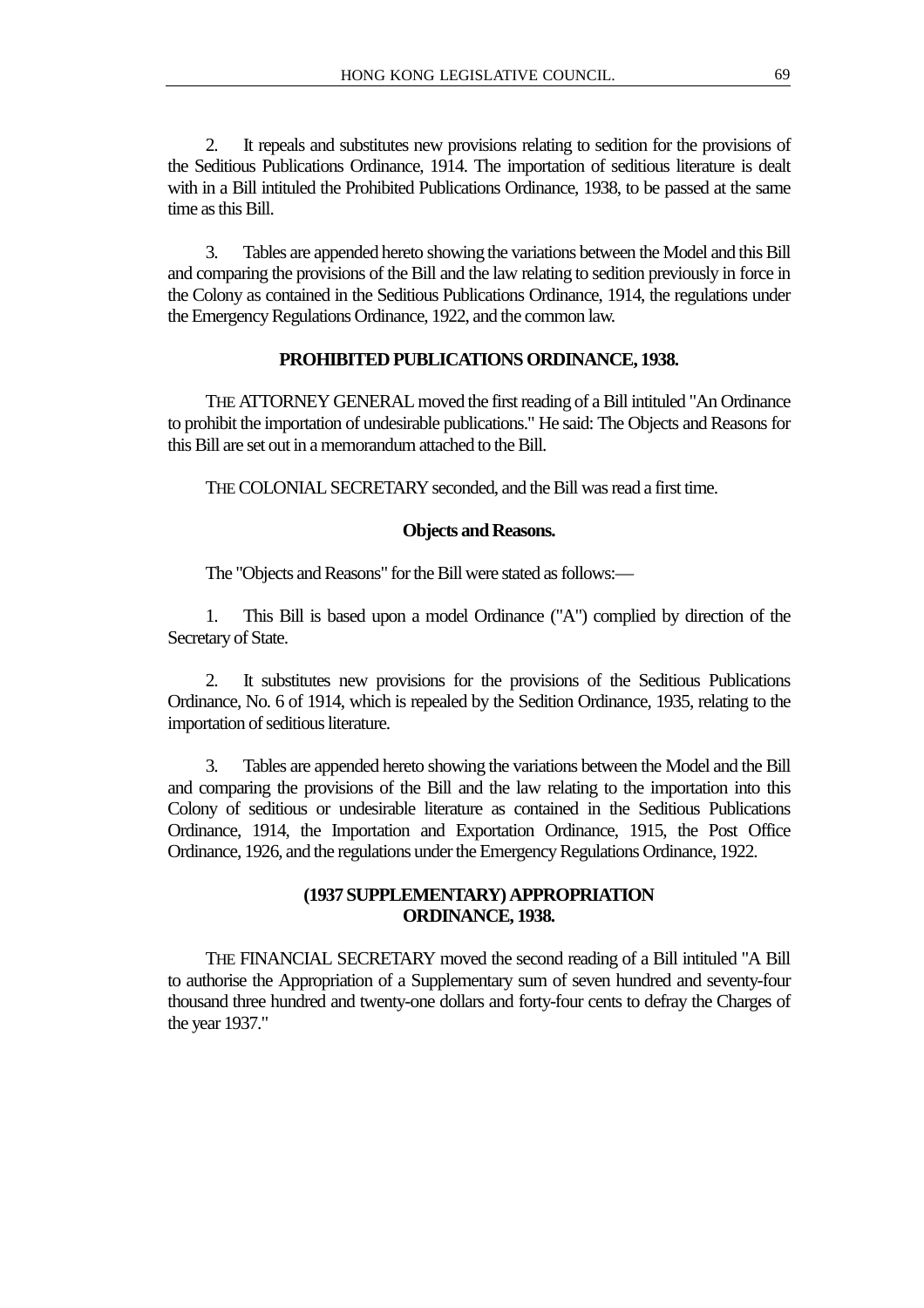THE COLONIAL SECRETARY seconded, and the Bill was read a second time.

Council then went into Committee to consider the Bill clause by clause.

Upon Council resuming,

THE FINANCIAL SECRETARY reported that the Bill had passed through Committee without amendment and moved the third reading.

THE COLONIAL SECRETARY seconded, and the Bill was read a third time and passed.

## **MERCHANDISE MARKS AMENDMENT ORDINANCE, 1938.**

THE ATTORNEY GENERAL moved the second reading of a Bill intituled "A Bill to amend the Merchandise Marks Ordinance, 1890."

THE COLONIAL SECRETARY seconded, and the Bill was read a second time.

## **BANKRUPTCY AMENDMENT ORDINANCE, 1938.**

THE ATTORNEY GENERAL moved the second reading of a Bill intituled "A Bill to amend the Bankruptcy Ordinance, 1931."

THE COLONIAL SECRETARY seconded, and the Bill was read a second time.

#### **DENTISTRY AMENDMENT ORDINANCE, 1938.**

THE ATTORNEY GENERAL moved the second reading of a Bill intituled "A Bill to amend the Dentistry Ordinance, 1914."

THE COLONIAL SECRETARY seconded, and the Bill was read a second time.

On the motion of the ATTORNEY GENERAL, seconded by the COLONIAL SECRETARY, Council then went into committee to consider the following bills clause by clause:—

MERCHANDISE MARKS AMENDMENT ORDINANCE, 1938;

BANKRUPTCY AMENDMENT ORDINANCE, 1938;

#### DENTISTRY AMENDMENT ORDINANCE, 1938.

Upon Council resuming,

THE ATTORNEY GENERAL reported that the Merchandise Marks Amendment Bill had passed through committee without amendment, and moved the third reading.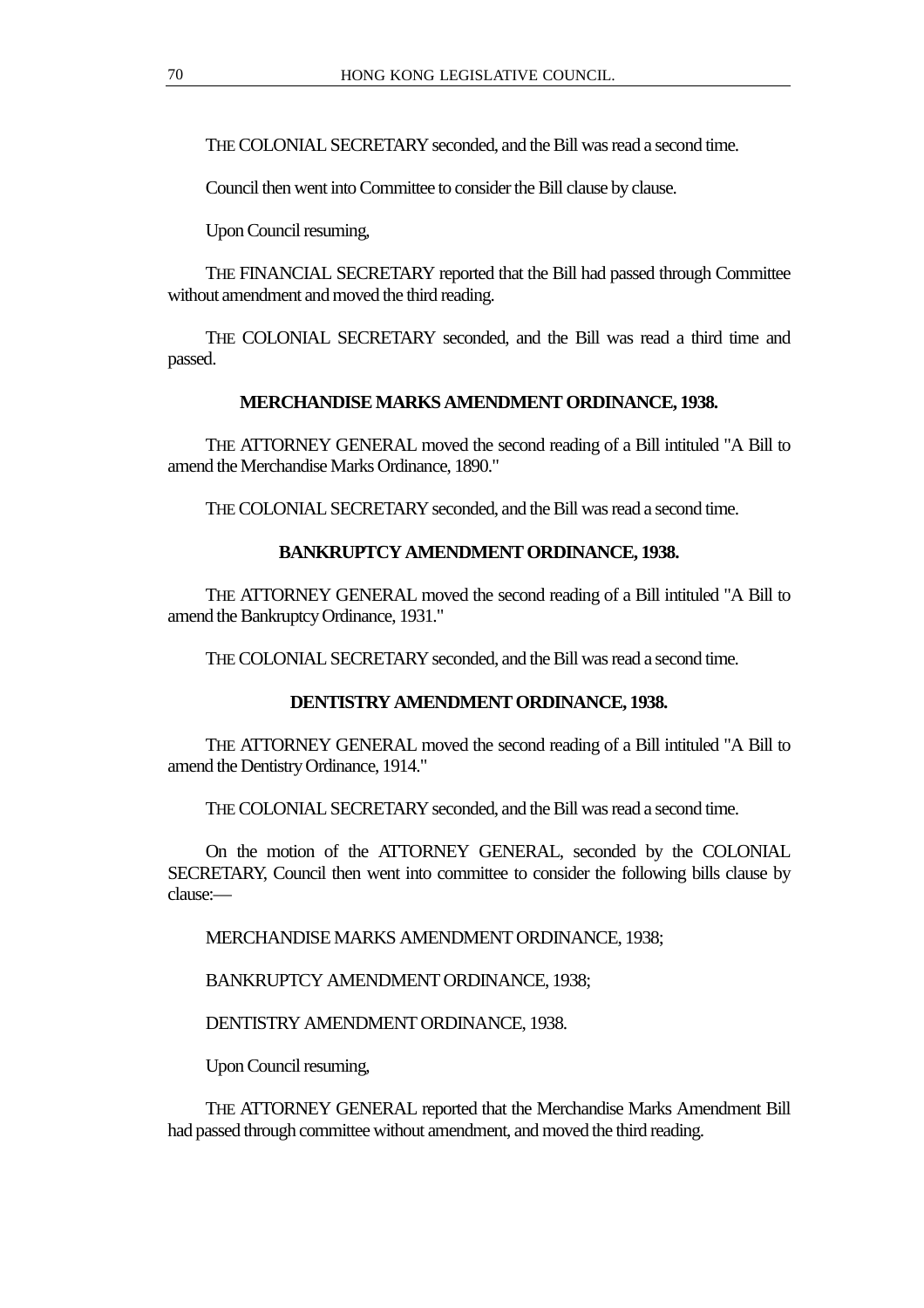THE COLONIAL SECRETARY seconded, and the Bill was read a third time and passed.

THE ATTORNEY GENERAL reported that the Bankruptcy Amendment Bill had passed through committee without amendment, and moved the third reading.

THE COLONIAL SECRETARY seconded, and the Bill was read a third time and passed.

THE ATTORNEY GENERAL reported that the Dentistry Amendment Bill had passed through committee without amendment, and moved the third reading.

THE COLONIAL SECRETARY seconded, and the Bill was read a third time and passed.

## **REGISTRATION OF PERSONS AMENDMENT ORDINANCE, 1938.**

THE ATTORNEY GENERAL moved the second reading of a Bill intituled "A Bill to amend the Registration of Persons Ordinance, 1934."

THE COLONIAL SECRETARY seconded, and the Bill was read a second time.

Council then went into Committee to consider the Bill clause by clause.

THE ATTORNEY GENERAL.—A new Clause 2 has been substituted in this Bill and the old Clause 2 is now Clause 3. The new Clause 2 amends Section 2 of the principal Ordinance, *(a)* by the repeal of the words "at Police Headquarters within seventy-two hours" in the fifth line of sub-section (2) thereof and the substitution therefor of the words "at the Registration of Persons Office, Police Department, within forty-eight hours," *(b)* by the addition of the following subsection at the end thereof:—

"(6) "consular officer" includes consul-general, consul, vice-consul, consular agent, and any person for the time being authorised to discharge the duties of consul-general, consul or vice-consul."

Upon Council resuming,

THE ATTORNEY GENERAL.—I find, Sir, that under Standing Order 28, Clause 1, that this Bill cannot be read a third time except under the suspension of Standing Orders. That clause of the Standing Orders requires a Bill which has been materially amended in Committee to be republished as amended in the Gazette before it is read a third time. In anticipation of the amendment being made, this Bill has already been published in the Gazette with the amendments which have been made in Committee, and there is now no reason why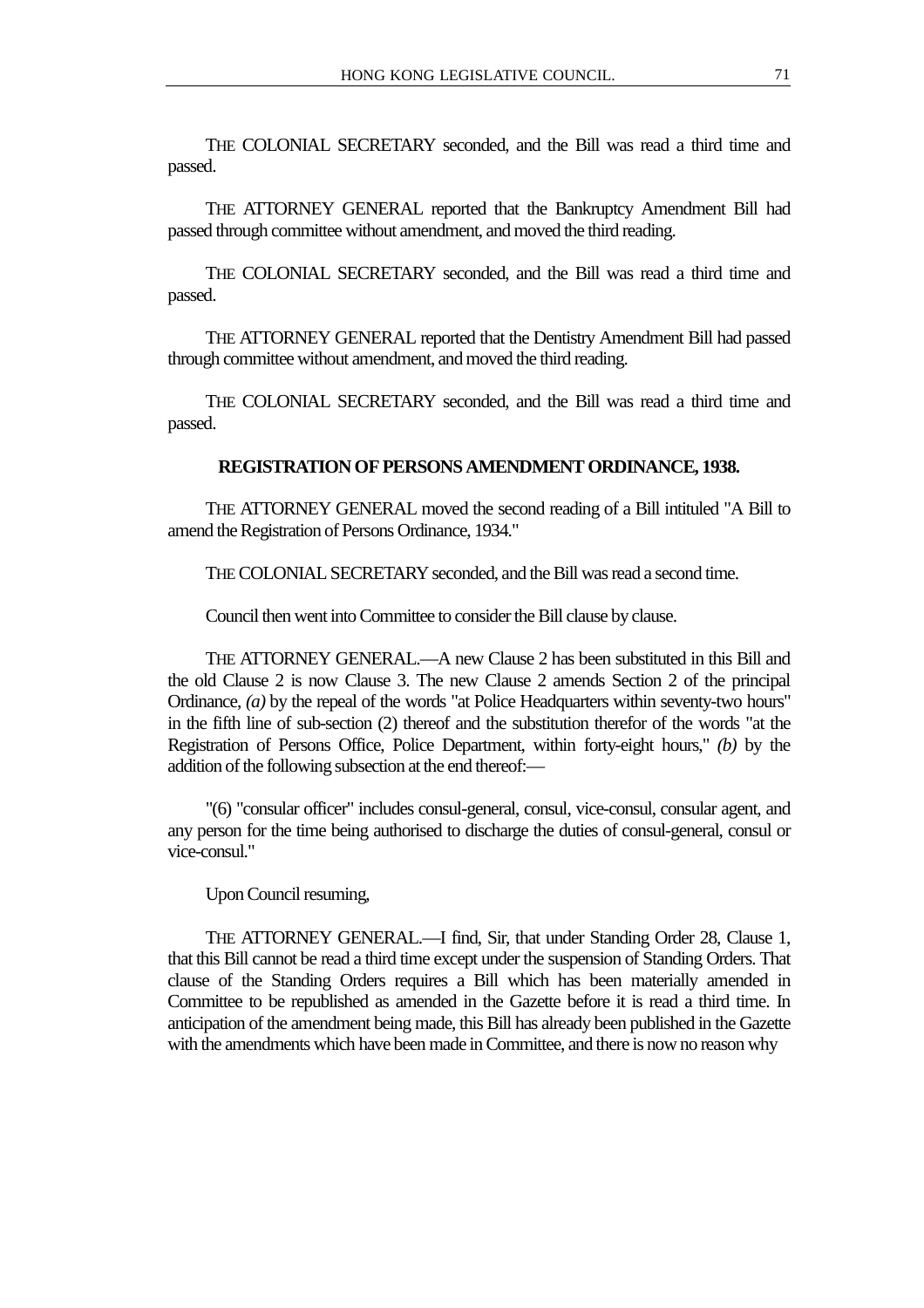the third reading of the Bill should be postponed. The suspension of Standing Orders is in this case, therefore, a purely formal proceeding and I move the suspension accordingly.

THE COLONIAL SECRETARY seconded, and Standing Orders were suspended.

THE ATTORNEY GENERAL moved the third reading of the Bill.

THE COLONIAL SECRETARY seconded, and the Bill was read a third time and passed.

## **ADJOURNMENT.**

H.E. THE GOVERNOR.—Council stands adjourned *sine die.*

## **FINANCE COMMITTEE.**

Following the Council, a meeting of the Finance Committee was held, the Colonial Secretary presiding.

THE DIRECTOR OF MEDICAL SERVICES was present at the request of the Colonial Secretary to answer questions that might be asked on votes for the Medical Department.

Votes totalling \$1,029,880 under Estimates 1938, contained in Message No. 6 from His Excellency the Governor, were considered.

Item 96.—20, Police Force:—12A, Emergency expenses arising from the Sino-Japanese Conflict, \$5,000.

HON. MR. LO.—May I ask, would the amount be spent only in emergency or has it been spent?

THE CHAIRMAN.—It has been spent. We took certain precautionary measures on the frontier.

Item 98.—22, Medical Department:—Special Expenditure. Refrigerator, Lai Chi Kok Hospital, \$450.

THE CHAIRMAN.—All these Laichikok items have been circulated to the Finance Committee and approved by the Secretary of State, so it is more or less a formality.

HON. MR. D'ALMADA.—The refrigeration is rather small.

THE DIRECTOR OF MEDICAL SERVICES.—It is required for the storage of serum and vaccine.

THE FINANCIAL SECRETARY.—Did you not take one over?

THE DIRECTOR OF MEDICAL SERVICES.—We are hoping to get one from Shing Mun.